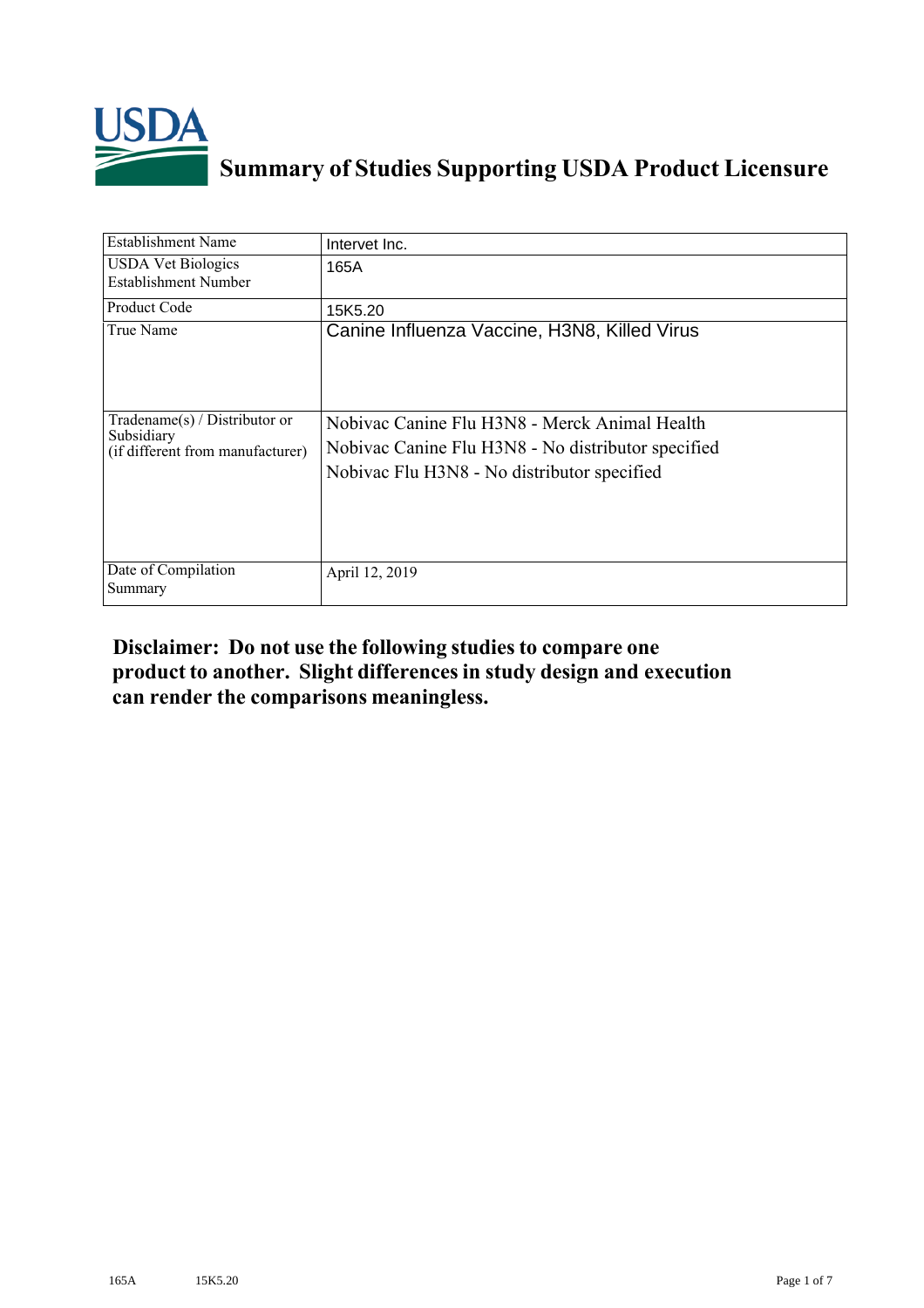| <b>Study Type</b>              | Efficacy                                                                                                          |    |                |      |               |      |                |  |
|--------------------------------|-------------------------------------------------------------------------------------------------------------------|----|----------------|------|---------------|------|----------------|--|
| <b>Pertaining to</b>           | Canine Influenza Virus (CIV) Strain H3N8                                                                          |    |                |      |               |      |                |  |
| <b>Study Purpose</b>           | To demonstrate efficacy against CIV H3N8                                                                          |    |                |      |               |      |                |  |
| <b>Product Administration</b>  | Two doses administered subcutaneously, 3 weeks apart                                                              |    |                |      |               |      |                |  |
| <b>Study Animals</b>           | 6- to 7-week-old dogs; 21 vaccinates, 15 controls                                                                 |    |                |      |               |      |                |  |
| <b>Challenge Description</b>   | Dogs were challenged with a heterologous strain of CIV H3N8 at                                                    |    |                |      |               |      |                |  |
|                                | 13 days after the second vaccination.                                                                             |    |                |      |               |      |                |  |
| <b>Interval observed after</b> | Dogs were monitored daily for 10 days post-challenge for clinical                                                 |    |                |      |               |      |                |  |
| challenge                      | signs of CIV as coughing and virus shedding. Lungs were                                                           |    |                |      |               |      |                |  |
|                                | evaluated 10 days following challenge.                                                                            |    |                |      |               |      |                |  |
| <b>Results</b>                 | Table 1. The percent of lung mass that was abnormal<br>(consolidated) was determined, and a lung lesion score was |    |                |      |               |      |                |  |
|                                |                                                                                                                   |    |                |      |               |      |                |  |
|                                | calculated for every animal. The histopathology diagnosis is found                                                |    |                |      |               |      |                |  |
|                                | in Table 4.                                                                                                       |    |                |      |               |      |                |  |
|                                | Group                                                                                                             | N  | <b>Minimum</b> | Q1   | <b>Median</b> | Q3   | <b>Maximum</b> |  |
|                                | Vaccinates                                                                                                        | 21 | 0.00           | 0.00 | 0.00          | 0.09 | 2.88           |  |
|                                | Controls<br>15<br>0.00<br>1.09<br>9.84<br>27.93<br>0.26                                                           |    |                |      |               |      |                |  |
|                                | $\ast$                                                                                                            |    |                |      |               |      |                |  |
|                                | Table 2. Dogs observed with a moderate to severe cough on at least                                                |    |                |      |               |      |                |  |
|                                | one day postchallenge were considered positive.                                                                   |    |                |      |               |      |                |  |
|                                |                                                                                                                   |    |                |      |               |      |                |  |
|                                |                                                                                                                   |    |                |      |               |      |                |  |
|                                | <b>Table 3.</b> Nasal swabs were collected daily to evaluate duration of                                          |    |                |      |               |      |                |  |
|                                | shedding of CIV.                                                                                                  |    |                |      |               |      |                |  |
|                                |                                                                                                                   |    |                |      |               |      |                |  |
|                                |                                                                                                                   |    |                |      |               |      |                |  |
|                                | Raw data shown on attached pages.                                                                                 |    |                |      |               |      |                |  |
|                                |                                                                                                                   |    |                |      |               |      |                |  |
| <b>USDA Approval Date</b>      | November 17, 2008                                                                                                 |    |                |      |               |      |                |  |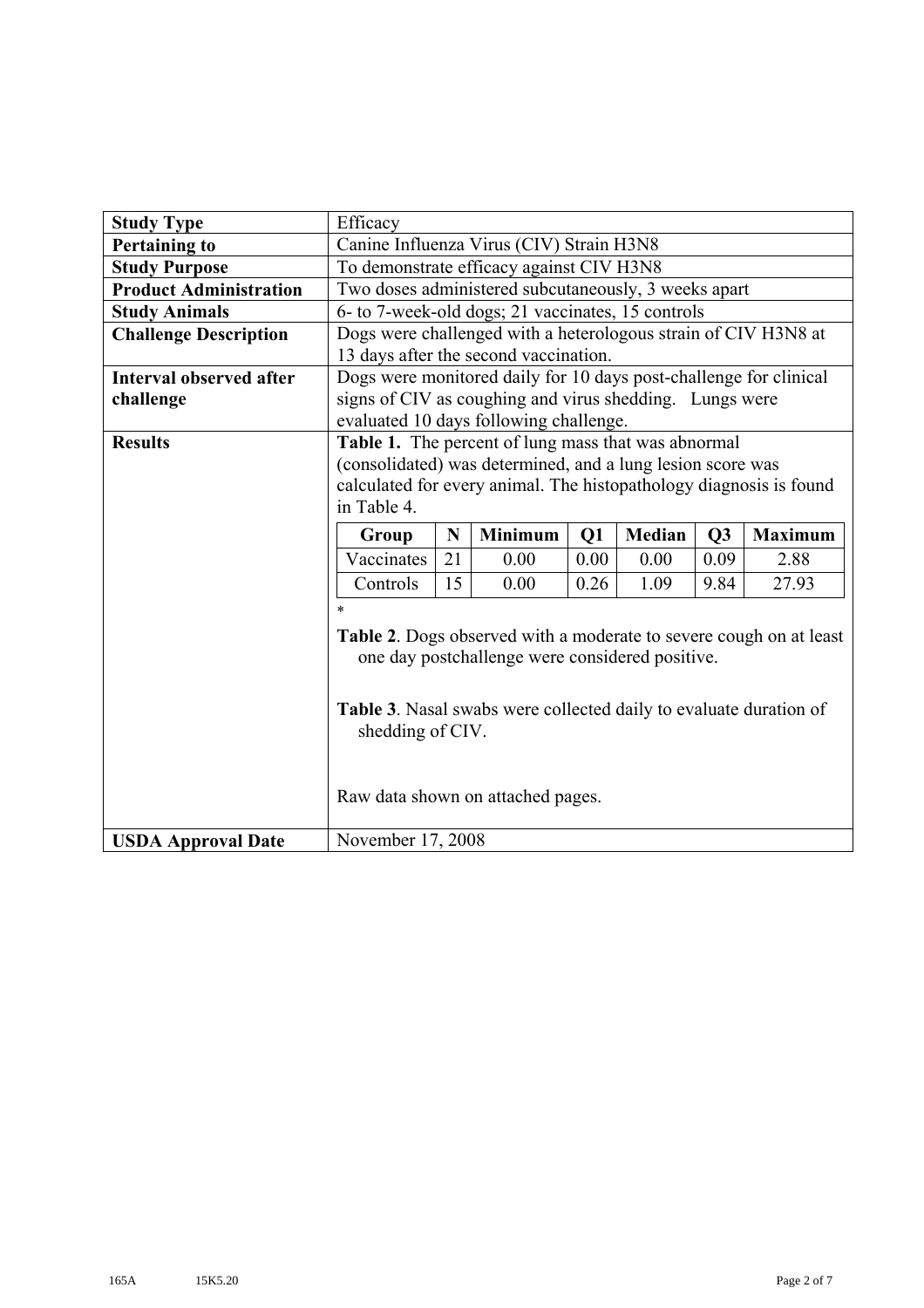|                    |               |                |                 |                                                                     |                             |                           | Lung lesion scores following CIV challenge |                 |                      |                      |         |                   |                   |                     |                  |                |
|--------------------|---------------|----------------|-----------------|---------------------------------------------------------------------|-----------------------------|---------------------------|--------------------------------------------|-----------------|----------------------|----------------------|---------|-------------------|-------------------|---------------------|------------------|----------------|
|                    |               |                |                 |                                                                     | Raw Scores                  |                           |                                            |                 |                      |                      |         | Weighted Scores   |                   |                     |                  | Total          |
| Treatment<br>Group | Animal ID     | Rt.            | Rt.             | $\ddot{z}$                                                          | Rt.                         | Lt. Cranial- Lt. Cranial- |                                            | E.              | $\tilde{\mathbf{z}}$ | $\tilde{\mathbf{z}}$ | Rt.     | Rt.               | Lt. Cranial-      | Lt. Crania          | $\mathbf{H}$     | Score          |
|                    |               | Cranial        | Middle          | Caudal                                                              | Access                      | Cranial                   | Caudal                                     | Caudal          | Cranial              | Middle               | Caudal  | Access            | Cranial           | Caudal              | Caudal           |                |
|                    | <b>CYTAPA</b> | $\circ$        | $\circ$         |                                                                     |                             |                           |                                            |                 |                      |                      |         |                   |                   | ್                   | $\overline{0.3}$ | $rac{8}{2}$    |
|                    | CYTAPC        | 5              | $\sim$          |                                                                     |                             | ທ∣∞∣ທ                     | $\overline{10}$                            |                 | 0.8                  | 0.2                  | 0.2     | 5                 | 0.7               | 6.6                 | 0.3              |                |
|                    | <b>CYTAPF</b> | $50\,$         | 60              | $\circ$                                                             | S                           |                           | $\circ$                                    | $\overline{10}$ | 7.6                  | 0                    | $\circ$ | 0.5               | 0.5               | $\circ$             | 2.6              | $17$ .         |
|                    | CYTAPH        |                |                 | $\circ$                                                             | $\circ$                     | $\circ$                   | $\circ$                                    | $\circ$         | 0.2                  | $\overline{\circ}$   | $\circ$ | $\circ$           | $\circ$           | $\circ$             | $\circ$          |                |
|                    | CYTAPW        | $\circ$        | $\circ$         | $\circ$                                                             | $\circ$                     | $\circ$                   | 0                                          |                 | $\circ$              | $\circ$              | $\circ$ | $\circ$           | $\circ$           | $\circ$             | 0.3              | 0.3            |
|                    | <b>CYTAPZ</b> | $\circ$        | $\circ$         | $\circ$                                                             | $\circ$                     | $\circ$                   | 0                                          | $\circ$         | $\circ$              | $\circ$              | $\circ$ | $\circ$           | $\circ$           | $\circ$             | $\circ$          | $\circ$        |
|                    | <b>CYTARB</b> |                | $\circ$         | $\sim$                                                              | $\sim$                      | $\circ$                   | $\circ$                                    |                 | 0.2                  | $\circ$              | 0.5     | 0.2               | $\circ$           | $\circ$             | 0.3              | $\Xi$          |
| Controls           | <b>CYTARK</b> | $\circ$        |                 | $\overline{\phantom{a}}$                                            | $\circ$                     | $\circ$                   |                                            | $\sim$          | $\circ$              | $\overline{0}$ .     | 0.2     | $\circ$           | $\circ$           | $\overline{c}$      | 0.5              | 0.9            |
|                    | <b>CYTARZ</b> | $\circ$        | $\circ$         |                                                                     | $\circ$                     |                           | $\circ$                                    | $\circ$         | $\circ$              | $\circ$              | $\circ$ | $\circ$           | $\circ$           | $\circ$             | $\circ$          | $\circ$        |
|                    | <b>CYTASE</b> | $\circ$        |                 | $\circ$ -                                                           | $\circ$                     | $\circ$ $\circ$           | r)                                         |                 | $\circ$              | $\overline{5}$       | 0.2     | $\circ$   $\circ$ | 0.2               | 0.3                 | 0.3              | $\Xi$          |
|                    | <b>CYTASH</b> |                |                 | $\overline{\phantom{0}}$                                            | $\circ$                     |                           | $\sim$                                     | $\mathfrak{c}$  | 0.2                  | $\Xi$                | 0.2     |                   | $\circ$           | $\overline{\circ}$  | 0.8              | $\vec{=}$      |
|                    | <b>CYTASI</b> | $\overline{c}$ | $50\,$          | $\circ$                                                             |                             | $\overline{10}$           | 3                                          |                 | $\epsilon$           | r)                   | $\circ$ | 0.5               | 0.9               | 0.2                 | 0.3              | 9.8            |
|                    | <b>CYTATE</b> | $20\,$         | $\overline{10}$ |                                                                     | ত $\vert \mathcal{S} \vert$ |                           | $\sqrt{2}$                                 | $\overline{10}$ | $\sim$               |                      | $\circ$ | 2.7               | 4.6               | 4.2                 | 2.6              | 18.            |
|                    | <b>CYTATH</b> | $\circ$        | $\circ$         |                                                                     | $\circ$                     |                           | $\circ$                                    |                 | $\circ$              | $\circ$              | 0.5     | $\circ$           | 0.5               | $\circ$             | 0.3              | 1.2            |
|                    | <b>CYTAUR</b> | $\Theta$       | $\sqrt{2}$      |                                                                     | $\mathcal{S}$               | $S \sim 5$                | $\mbox{6}$                                 | 5               | 5                    | $\overline{r}$       | $\circ$ | 5.4               | 4.6               | 3.6                 | 1.3              | 27.9           |
|                    | <b>CYTANX</b> | $\circ$        | $\circ$         | $\circ$   $\circ$   $\circ$   $\circ$   $\circ$   $\circ$   $\circ$ | $\circ$                     | $\circ$                   | $\circ$                                    | $\circ$         | $\circ$              | $\circ$              | $\circ$ | $\circ$           |                   |                     | $\circ$          | $\circ$        |
|                    | <b>CYTANZ</b> | $\circ$        | $\circ$         |                                                                     | $\circ$                     | $\circ$                   | $\circ$                                    | $\circ$         | $\circ$              | $\circ$              | $\circ$ | $\circ$           | $\circ$ $\circ$   | $\circ$ $\circ$     | $\circ$          | $\circ$        |
|                    | <b>CYTAPB</b> | $\circ$        | $\circ$         |                                                                     | $\circ$                     | $\circ$                   | $\circ$                                    | $\circ$         | $\circ$              | $\circ$              | $\circ$ | $\circ$           | $\circ$           | $\circ$             | $\circ$          | $\circ$        |
|                    | CYTAPD        | $\circ$        | $\circ$         |                                                                     | $\circ$                     | $\circ$                   | $\circ$                                    | $\circ$         | $\circ$              | $\circ$              | $\circ$ | $\circ$           | $\circ$           | $\circ$             | $\circ$          | $\circ$        |
|                    | <b>CYTAPE</b> | $\circ$        | $\circ$         |                                                                     | $\circ$                     | $\circ$                   | $\circ$                                    | $\circ$         | $\circ$              | $\circ$              | $\circ$ | $\circ$           | $\circ$           | $\circ$             | $\circ$          | $\circ$        |
|                    | <b>CYTAPG</b> | $\circ$        | $\circ$         |                                                                     | $\circ$                     |                           | $\circ$                                    | $\circ$         | $\circ$              | $\circ$              | $\circ$ | $\circ$           | $\overline{c}$    | $\circ$             | $\circ$          | $\overline{0}$ |
|                    | <b>CYTAPI</b> | $\circ$        | $\mathbf{c}$    |                                                                     | $\circ$                     | $\circ$                   | $\circ$                                    | $\circ$         | $\circ$              | 0.2                  | $\circ$ | $\circ$           | $\circ$           | $\circ$             | $\circ$          | 0.2            |
|                    | <b>CYTARA</b> | $\circ$        | $\circ$         | $\circ$ $\circ$ $\circ$ $\circ$ $\circ$                             |                             | $\sim$                    | $\circ$                                    | $\circ$         | $\circ$              | $\circ$              | $\circ$ | $\overline{c}$    | 0.2               | $\circ$             | $\circ$          | 0.3            |
|                    | <b>CYTARC</b> | $\circ$        | $\circ$         |                                                                     | 0                           | $\circ$                   | $\circ$                                    | $\circ$         | $\circ$              | $\circ$              | $\circ$ | $\circ$           | $\circ$           | $\circ$             | $\circ$          | $\circ$        |
|                    | <b>CYTARF</b> | $\circ$        | $\circ$         |                                                                     | $\circ$                     | $\circ$                   | $\circ$                                    | $\circ$         | $\circ$              | $\circ$              | $\circ$ | $\circ$           | $\circ$           | $\circ$             | $\circ$          | $\circ$        |
| Vaccinates         | <b>CYTARH</b> | $\circ$        |                 |                                                                     | $\circ$                     | $\circ$                   |                                            | $\circ$         | $\circ$              | $\overline{0}$       | $\circ$ | $\circ$           | $\circ$   $\circ$ | $\overline{\omega}$ | $\circ$          | 0.2            |
|                    | CYTARJ        | $\circ$        | $\circ$         | $\circ$ $\circ$ $\circ$                                             | $\circ$                     | $\circ$                   | $\circ$                                    | $\circ$         | $\circ$              | $\circ$              | $\circ$ | $\circ$           |                   | $\circ$             | $\circ$          | $\circ$        |
|                    | <b>CYTARY</b> | $\circ$        | $\infty$        |                                                                     | 0                           | 20                        | $\circ$                                    |                 | $\circ$              | 0.8                  | $\circ$ | $\circ$           | 1.8               | $\circ$             | 0.3              | 2.9            |
|                    | <b>CYTASF</b> | $\circ$        | $\circ$         |                                                                     | $\circ$                     | $\circ$                   | $\circ$                                    | $\circ$         | $\circ$              | $\circ$              | $\circ$ | $\circ$           | $\circ$           | $\circ$             | $\circ$          | $\circ$        |
|                    | CYTASG        | $\circ$        | $\circ$         | $  \circ   \circ  $                                                 | $\circ$                     | $\circ$                   | $\circ$                                    | $\circ$         | $\circ$              | $\circ$              | $\circ$ | $\circ$           | $\circ$           | $\circ$             | $\circ$          | $\circ$        |
|                    | CYTATD        | $\circ$        | $\circ$         | $\circ$                                                             | $\circ$                     | $\circ$                   | $\circ$                                    | $\circ$         | $\circ$              | $\circ$              | $\circ$ | $\circ$           | $\circ$           | $\circ$             | $\circ$          | $\circ$        |
|                    | <b>CYTATF</b> | $\circ$        | $\mathbf{C}$    |                                                                     | $\circ$                     | $\circ$                   | $\circ$                                    | $\circ$         | $\circ$              | 0.2                  | $\circ$ | $\circ$           | $\circ$           | $\circ$             | $\circ$          | 0.2            |
|                    | <b>CYTATL</b> | $\circ$        | $\circ$         | $\circ$                                                             | $\circ$                     | $\circ$                   | $\circ$                                    | $\circ$         | $\circ$              | $\circ$              | $\circ$ | $\circ$           | $\circ$           | $\circ$             | $\circ$          | $\circ$        |
|                    | <b>CYTAUC</b> | $\circ$        | $\circ$         | $\circ$                                                             | $\circ$                     | $\circ$                   |                                            | $\circ$         | $\circ$              | $\circ$              | $\circ$ | $\circ$           | $\circ$           | $\circ$             | $\circ$          |                |
|                    | <b>CYTAVI</b> | $\circ$        | $\circ$         | $\circ$                                                             | $\circ$                     | $\circ$                   |                                            | $\circ$         | 0                    | ◒                    | ⇨       | $\circ$           | $\circ$           | $\circ$             | $\circ$          |                |
|                    | <b>CYTAVJ</b> | $\circ$        | $\circ$         | $\circ$                                                             | $\circ$                     | $\circ$                   |                                            | $\circ$         | $\circ$              | $\circ$              | $\circ$ | $\circ$           | $\circ$           | $\circ$             | $\circ$          | $\circ$        |

Lung lesion scores following CIV challenge

# **Table 1**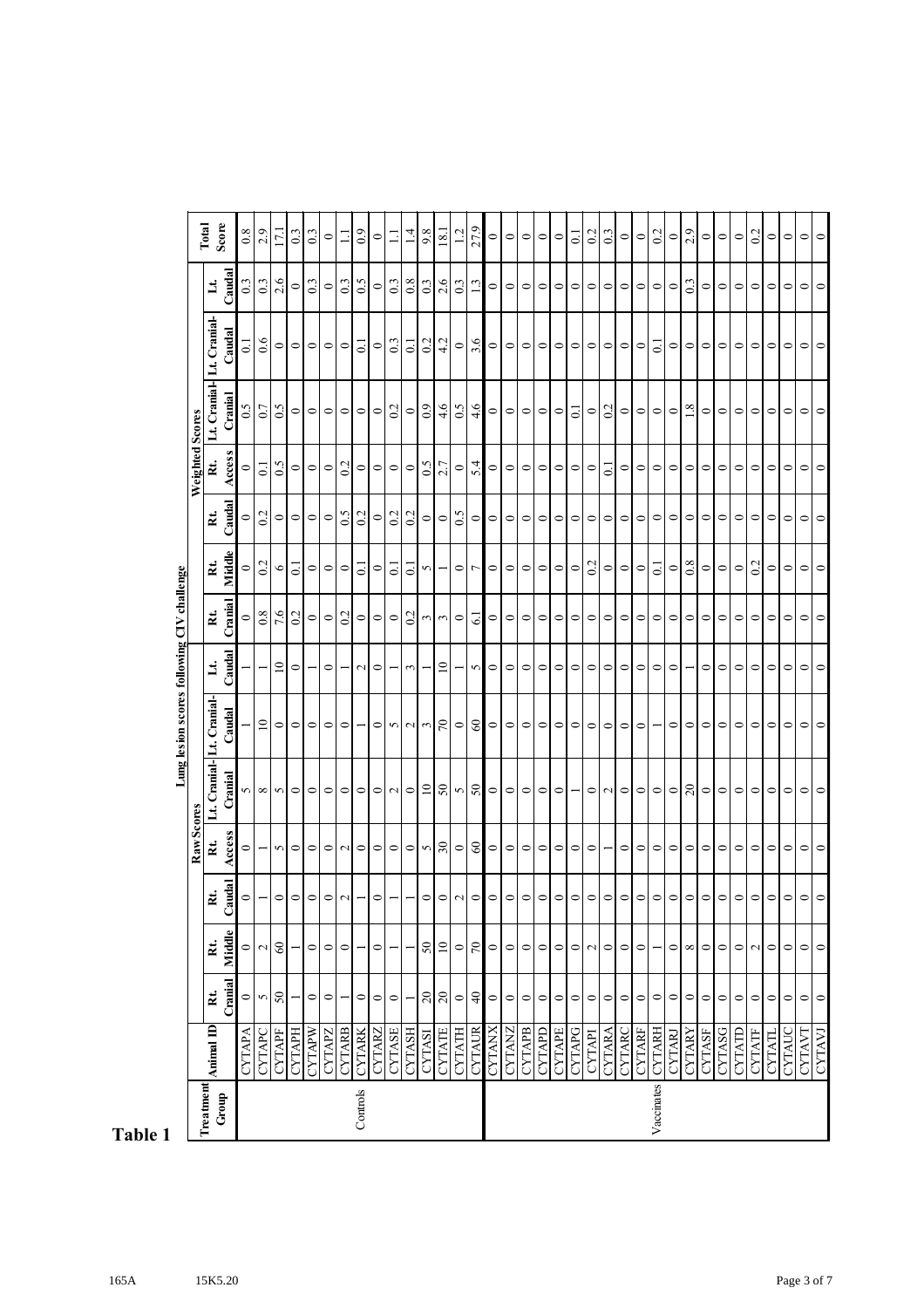### **Table 2**

#### **Coughing Results following CIV Challenge**

| <b>Treatment</b> |               | <b>Days Post-challenge</b><br><b>Animal ID</b> |                          |                          |                              |                          |                          |                          |                          |                          |                          |                          |                              |                              |
|------------------|---------------|------------------------------------------------|--------------------------|--------------------------|------------------------------|--------------------------|--------------------------|--------------------------|--------------------------|--------------------------|--------------------------|--------------------------|------------------------------|------------------------------|
| Group            |               | $-2$                                           | $-1$                     | $\bf{0}$                 | $\mathbf{1}$                 | $\mathbf{2}$             | $\overline{\mathbf{3}}$  | $\overline{\mathbf{4}}$  | 5                        | 6                        | $\overline{7}$           | 8                        | 9                            | 10                           |
|                  | <b>CYTAPA</b> | $\frac{1}{2}$                                  | $\blacksquare$           | $\overline{\phantom{a}}$ | $\blacksquare$               | C <sub>1</sub>           | C <sub>1</sub>           | C2                       | C <sub>0.5</sub>         | $\Box$                   | C <sub>1</sub>           | $\blacksquare$           | ÷,                           | $\overline{\phantom{a}}$     |
| Controls         | <b>CYTAPC</b> | $\overline{\phantom{0}}$                       | $\overline{\phantom{a}}$ | $\overline{\phantom{a}}$ | $\overline{\phantom{a}}$     | $\overline{\phantom{a}}$ | C <sub>1</sub>           | $\blacksquare$           | $\blacksquare$           | $\blacksquare$           | $\blacksquare$           | C <sub>1</sub>           | C <sub>1</sub>               | $\qquad \qquad \blacksquare$ |
|                  | <b>CYTAPF</b> | $\qquad \qquad \blacksquare$                   | $\overline{\phantom{a}}$ | $\overline{\phantom{a}}$ | $\frac{1}{2}$                | $\overline{\phantom{a}}$ | $\equiv$                 | $\overline{\phantom{a}}$ | C <sub>0.5</sub>         | C <sub>1</sub>           | C <sub>0.5</sub>         | $\blacksquare$           | C <sub>1</sub>               | $\blacksquare$               |
|                  | <b>CYTAPH</b> | $\blacksquare$                                 | $\blacksquare$           | $\overline{\phantom{a}}$ | $\blacksquare$               | $\overline{\phantom{a}}$ | $\blacksquare$           | $\blacksquare$           | $\omega$                 | $\overline{a}$           | C <sub>0.5</sub>         | $\blacksquare$           | C <sub>0.5</sub>             | $\overline{\phantom{a}}$     |
|                  | <b>CYTAPW</b> | $\qquad \qquad \blacksquare$                   | $\blacksquare$           | $\blacksquare$           | $\blacksquare$               | $\overline{\phantom{a}}$ | C <sub>1</sub>           | C <sub>1</sub>           | C <sub>1</sub>           | C <sub>1</sub>           | $\overline{\phantom{a}}$ | $\blacksquare$           | $\frac{1}{2}$                | $\overline{\phantom{a}}$     |
|                  | <b>CYTAPZ</b> | $\blacksquare$                                 | $\blacksquare$           | $\blacksquare$           | $\blacksquare$               | $\overline{\phantom{a}}$ | $\omega$                 | $\blacksquare$           | $\blacksquare$           | $\sim$                   | $\overline{\phantom{a}}$ | C <sub>0.5</sub>         | $\overline{\phantom{a}}$     | $\bar{\phantom{a}}$          |
|                  | <b>CYTARB</b> | ÷,                                             | $\blacksquare$           | ÷,                       | $\blacksquare$               | $\blacksquare$           | $\Box$                   | C <sub>2</sub>           | C <sub>1</sub>           | C <sub>1</sub>           | $\blacksquare$           | $\blacksquare$           | $\overline{\phantom{a}}$     | C <sub>0.5</sub>             |
|                  | <b>CYTARK</b> | $\overline{\phantom{a}}$                       | $\overline{\phantom{a}}$ | $\blacksquare$           | $\blacksquare$               | $\overline{\phantom{a}}$ | C <sub>0.5</sub>         | C <sub>1</sub>           | C <sub>0.5</sub>         | $\blacksquare$           | $\blacksquare$           | $\blacksquare$           | $\overline{\phantom{a}}$     | $\blacksquare$               |
|                  | <b>CYTARZ</b> | $\blacksquare$                                 | $\blacksquare$           | $\overline{\phantom{a}}$ | $\overline{\phantom{a}}$     | $\blacksquare$           | $\blacksquare$           | $\blacksquare$           | $\blacksquare$           | $\blacksquare$           | $\blacksquare$           | $\overline{\phantom{a}}$ |                              | $\overline{\phantom{a}}$     |
|                  | <b>CYTASE</b> | $\overline{a}$                                 | $\blacksquare$           | $\blacksquare$           | $\blacksquare$               | $\blacksquare$           | C <sub>0.5</sub>         | C <sub>2</sub>           | C <sub>1</sub>           | $\overline{\phantom{a}}$ | $\blacksquare$           | $\blacksquare$           | $\overline{a}$               | C <sub>0.5</sub>             |
|                  | <b>CYTASH</b> | $\overline{\phantom{a}}$                       | $\blacksquare$           | $\blacksquare$           | $\blacksquare$               | $\blacksquare$           | C <sub>1</sub>           | C <sub>2</sub>           | $\blacksquare$           | C <sub>2</sub>           | C <sub>1</sub>           | $\blacksquare$           | C <sub>1</sub>               | C1                           |
| Vaccinates       | <b>CYTASI</b> | $\overline{a}$                                 | ÷,                       | $\frac{1}{2}$            | $\blacksquare$               | $\blacksquare$           | C <sub>1</sub>           | C <sub>1</sub>           | $\blacksquare$           | C <sub>1</sub>           | C <sub>1</sub>           | C <sub>1</sub>           | C <sub>1</sub>               | $\Box$                       |
|                  | <b>CYTATE</b> | $\overline{a}$                                 | $\blacksquare$           | ÷,                       | $\blacksquare$               | $\blacksquare$           | C <sub>1</sub>           | $\overline{a}$           | $\overline{a}$           | $\overline{a}$           | C <sub>0.5</sub>         | C <sub>2</sub>           | C <sub>1</sub>               | C <sub>0.5</sub>             |
|                  | <b>CYTATH</b> | ÷,                                             | $\overline{\phantom{a}}$ | $\blacksquare$           | $\overline{\phantom{a}}$     | $\overline{\phantom{a}}$ | C <sub>1</sub>           | C <sub>2</sub>           | C <sub>0.5</sub>         | $\blacksquare$           | C <sub>0.5</sub>         | $\Box$                   | $\overline{a}$               | $\blacksquare$               |
|                  | <b>CYTAUR</b> | $\overline{a}$                                 | $\blacksquare$           | $\frac{1}{2}$            | $\blacksquare$               | $\tilde{\phantom{a}}$    | $\mathbf{r}$             | C <sub>2</sub>           | C <sub>0.5</sub>         | $\blacksquare$           | C2                       | C <sub>1</sub>           | C <sub>1</sub>               | C <sub>0.5</sub>             |
|                  | <b>CYTANX</b> | ÷,                                             | $\blacksquare$           | ÷,                       | $\blacksquare$               | $\blacksquare$           | C <sub>0.5</sub>         | $\blacksquare$           | $\blacksquare$           | $\blacksquare$           | $\blacksquare$           | $\blacksquare$           | ä,                           | $\Box$                       |
|                  | <b>CYTANZ</b> | $\overline{a}$                                 | ÷,                       | ÷,                       | $\blacksquare$               | $\blacksquare$           | $\Box$                   | $\blacksquare$           | $\blacksquare$           | ÷,                       | $\blacksquare$           | $\blacksquare$           | $\overline{\phantom{a}}$     | $\blacksquare$               |
|                  | <b>CYTAPB</b> | $\frac{1}{2}$                                  | $\blacksquare$           | $\blacksquare$           | $\blacksquare$               | $\blacksquare$           | $\blacksquare$           | $\blacksquare$           | $\omega$                 | $\blacksquare$           | $\blacksquare$           | $\mathbf{r}$             | $\overline{\phantom{a}}$     | $\blacksquare$               |
|                  | <b>CYTAPD</b> | ÷,                                             | $\blacksquare$           | $\blacksquare$           | $\sim$                       | $\bar{\phantom{a}}$      | $\blacksquare$           | $\blacksquare$           | $\mathbf{r}$             | $\blacksquare$           | $\blacksquare$           | $\blacksquare$           | $\overline{\phantom{a}}$     | $\blacksquare$               |
|                  | <b>CYTAPE</b> | $\blacksquare$                                 | $\blacksquare$           | $\blacksquare$           | $\blacksquare$               | $\blacksquare$           | $\blacksquare$           | $\blacksquare$           | $\blacksquare$           | C <sub>1</sub>           | $\blacksquare$           | $\blacksquare$           | ÷,                           | $\blacksquare$               |
|                  | <b>CYTAPG</b> | $\overline{\phantom{a}}$                       | $\blacksquare$           | $\overline{\phantom{a}}$ | $\blacksquare$               | $\overline{\phantom{a}}$ | $\blacksquare$           | $\blacksquare$           | $\blacksquare$           | $\blacksquare$           | $\blacksquare$           | $\overline{\phantom{a}}$ | $\overline{\phantom{a}}$     | $\blacksquare$               |
|                  | <b>CYTAPI</b> | $\blacksquare$                                 | $\blacksquare$           | $\overline{\phantom{a}}$ | $\blacksquare$               | $\overline{\phantom{a}}$ | $\blacksquare$           | $\blacksquare$           | $\overline{\phantom{a}}$ | $\blacksquare$           | $\overline{\phantom{a}}$ | $\blacksquare$           | $\blacksquare$               | $\blacksquare$               |
|                  | <b>CYTARA</b> | $\blacksquare$                                 | $\blacksquare$           | $\blacksquare$           | $\overline{\phantom{a}}$     | $\blacksquare$           | $\blacksquare$           | $\overline{\phantom{a}}$ | $\blacksquare$           | $\blacksquare$           | $\blacksquare$           | $\blacksquare$           | $\qquad \qquad \blacksquare$ | C <sub>0.5</sub>             |
|                  | <b>CYTARC</b> | $\blacksquare$                                 | $\overline{\phantom{a}}$ | $\overline{\phantom{a}}$ | $\overline{\phantom{a}}$     | $\overline{\phantom{a}}$ | $\overline{\phantom{a}}$ | $\overline{\phantom{a}}$ | $\overline{\phantom{a}}$ | $\blacksquare$           | $\blacksquare$           | $\overline{\phantom{a}}$ | $\blacksquare$               | $\Box$                       |
|                  | <b>CYTARF</b> | ÷,                                             | $\overline{\phantom{a}}$ | $\blacksquare$           | $\qquad \qquad \blacksquare$ | $\overline{\phantom{a}}$ | $\blacksquare$           | $\blacksquare$           | $\blacksquare$           | $\blacksquare$           | $\blacksquare$           | $\blacksquare$           | $\blacksquare$               | $\blacksquare$               |
|                  | <b>CYTARH</b> | $\overline{a}$                                 | $\overline{\phantom{a}}$ | $\blacksquare$           | $\blacksquare$               | $\overline{\phantom{a}}$ | $\blacksquare$           | $\blacksquare$           | C <sub>0.5</sub>         | $\blacksquare$           | $\overline{\phantom{a}}$ | $\blacksquare$           | $\qquad \qquad \blacksquare$ | C <sub>1</sub>               |
|                  | <b>CYTARJ</b> | $\blacksquare$                                 | $\blacksquare$           | $\blacksquare$           | $\blacksquare$               | $\blacksquare$           | $\blacksquare$           | $\blacksquare$           | $\mathbf{r}$             | $\blacksquare$           | $\blacksquare$           | $\blacksquare$           | $\blacksquare$               | $\blacksquare$               |
|                  | <b>CYTARY</b> | $\blacksquare$                                 | $\blacksquare$           | ÷,                       | $\blacksquare$               | $\blacksquare$           | $\blacksquare$           | $\blacksquare$           | $\tilde{\phantom{a}}$    | $\blacksquare$           | $\blacksquare$           | $\blacksquare$           | $\overline{\phantom{a}}$     | $\blacksquare$               |
|                  | <b>CYTASF</b> | $\blacksquare$                                 | $\blacksquare$           | $\blacksquare$           | $\blacksquare$               | $\blacksquare$           | $\blacksquare$           | $\blacksquare$           | $\blacksquare$           | $\blacksquare$           | $\blacksquare$           | $\blacksquare$           | $\overline{\phantom{a}}$     | $\blacksquare$               |
|                  | <b>CYTASG</b> | $\blacksquare$                                 | $\blacksquare$           | $\overline{\phantom{a}}$ | $\blacksquare$               | $\blacksquare$           | $\blacksquare$           | $\blacksquare$           | $\blacksquare$           | $\blacksquare$           | $\blacksquare$           | $\mathbf{r}$             | $\overline{\phantom{a}}$     | $\overline{a}$               |
|                  | <b>CYTATD</b> | $\blacksquare$                                 | $\blacksquare$           | $\blacksquare$           | $\blacksquare$               | $\blacksquare$           | $\blacksquare$           | $\blacksquare$           | $\blacksquare$           | $\blacksquare$           | $\blacksquare$           | $\blacksquare$           | $\overline{\phantom{a}}$     | C <sub>0.5</sub>             |
|                  | <b>CYTATF</b> | $\blacksquare$                                 | $\blacksquare$           | $\blacksquare$           | $\overline{\phantom{a}}$     | $\blacksquare$           | $\blacksquare$           | C <sub>1</sub>           | C <sub>0.5</sub>         | C <sub>1</sub>           | C <sub>0.5</sub>         | C <sub>2</sub>           | C <sub>1</sub>               | $\overline{\phantom{a}}$     |
|                  | <b>CYTATL</b> | $\overline{a}$                                 | $\blacksquare$           | $\overline{\phantom{a}}$ | $\blacksquare$               | ä,                       | $\blacksquare$           | $\bar{\phantom{a}}$      |                          | $\overline{a}$           | $\Box$                   | $\blacksquare$           | Ξ                            | $\overline{\phantom{a}}$     |
|                  | <b>CYTAUC</b> | $\frac{1}{2}$                                  | ÷,                       | $\blacksquare$           | $\qquad \qquad \blacksquare$ | $\blacksquare$           | $\blacksquare$           | $\blacksquare$           | C <sub>0.5</sub>         | $\frac{1}{2}$            | $\overline{\phantom{a}}$ | $\frac{1}{2}$            | $\overline{a}$               | $\blacksquare$               |
|                  | <b>CYTAVT</b> | $\blacksquare$                                 | $\blacksquare$           | $\overline{\phantom{a}}$ | $\blacksquare$               | $\overline{\phantom{a}}$ | $\blacksquare$           | $\blacksquare$           | $\blacksquare$           | $\overline{\phantom{a}}$ | $\overline{\phantom{a}}$ | $\blacksquare$           | $\blacksquare$               | $\blacksquare$               |
|                  | <b>CYTAVJ</b> | $\overline{a}$                                 | $\blacksquare$           | $\overline{a}$           | $\blacksquare$               | $\bar{\phantom{a}}$      | L.                       | $\blacksquare$           | $\tilde{\phantom{a}}$    | $\overline{a}$           | $\bar{\phantom{a}}$      | $\blacksquare$           | ÷,                           | $\blacksquare$               |

 $-$  = Absent

 $\overline{C0.5}$  = Mild: Only one brief cough is observed.

 $\overline{C1}$  = Moderate: Cough is persistent, occurring repeatedly in the observation period.

 $|C2|$  = Severe: Cough is accompanied by choking or retching sounds.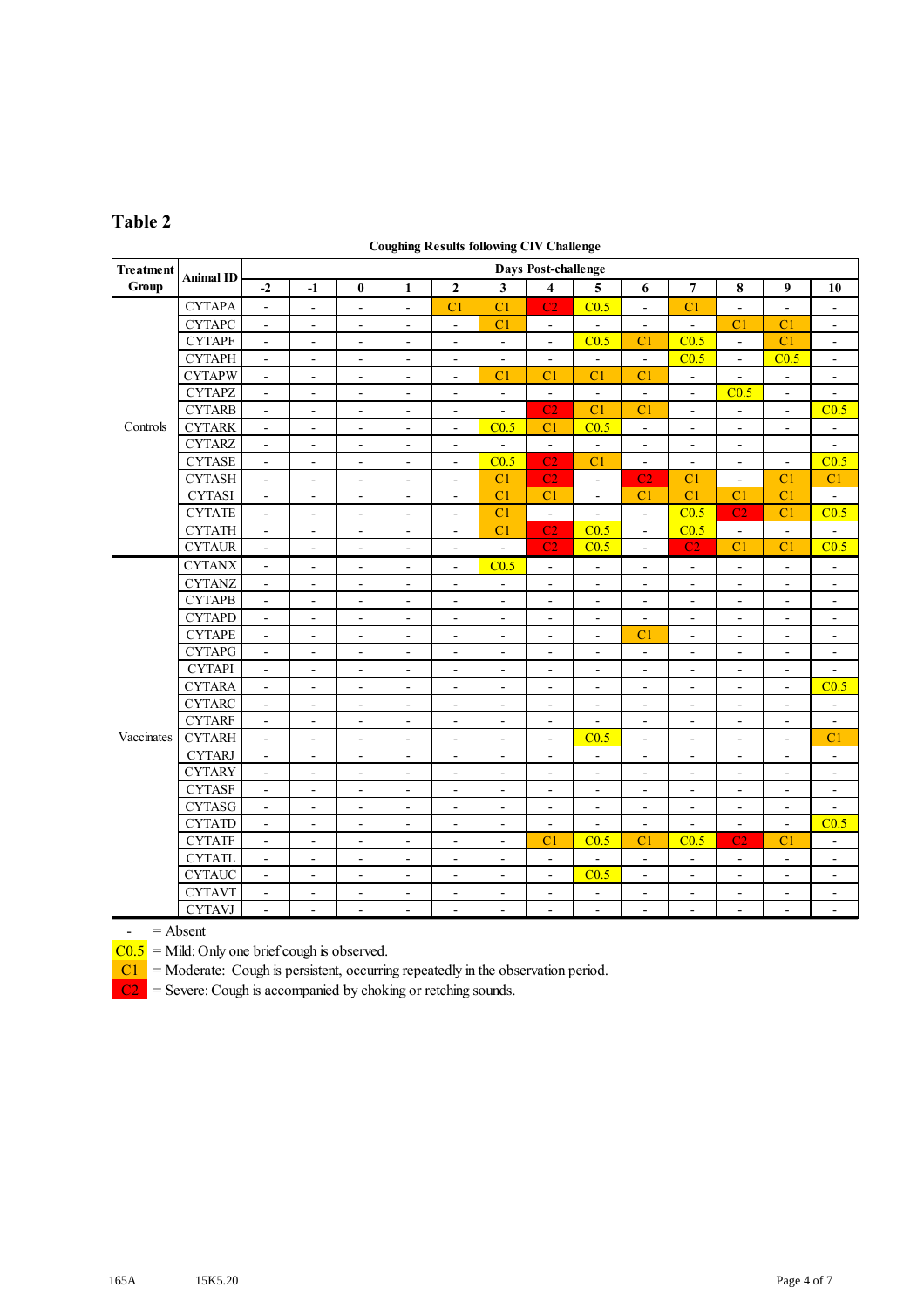## **Table 3**

#### **Post-challenge nasal CIV shedding**

| <b>Treatment</b> | <b>Animal ID</b> | Days Post-challenge          |                          |                              |                              |                          |                          |                              |                          |                              |                              |                              |  |  |  |
|------------------|------------------|------------------------------|--------------------------|------------------------------|------------------------------|--------------------------|--------------------------|------------------------------|--------------------------|------------------------------|------------------------------|------------------------------|--|--|--|
| Group            |                  | $-1$                         | $\mathbf{1}$             | $\overline{2}$               | 3                            | $\overline{\mathbf{4}}$  | 5                        | 6                            | $\overline{7}$           | 8                            | $\boldsymbol{9}$             | 10                           |  |  |  |
|                  | <b>CYTAPA</b>    | $\Box$                       | $\Box$                   |                              |                              |                          |                          |                              | $\Box$                   | $\Box$                       | $\frac{1}{2}$                | $\blacksquare$               |  |  |  |
| Controls         | <b>CYTAPC</b>    | $\overline{\phantom{a}}$     |                          |                              |                              |                          | $^{+}$                   | $\boldsymbol{+}$             | $^{+}$                   | $\overline{\phantom{a}}$     | $\overline{\phantom{a}}$     | $\blacksquare$               |  |  |  |
|                  | <b>CYTAPF</b>    | $\overline{\phantom{0}}$     | $\overline{\phantom{0}}$ | $\qquad \qquad \blacksquare$ |                              |                          |                          | $+$                          | $\overline{\phantom{a}}$ | $\overline{\phantom{0}}$     | $\qquad \qquad \blacksquare$ | $\qquad \qquad \blacksquare$ |  |  |  |
|                  | <b>CYTAPH</b>    | $\overline{\phantom{a}}$     | $\overline{\phantom{a}}$ |                              | $\frac{1}{2}$                | $\! + \!$                | $\qquad \qquad +$        | $\overline{\phantom{a}}$     | $\overline{\phantom{a}}$ | $\overline{\phantom{a}}$     | $\overline{\phantom{a}}$     | $\blacksquare$               |  |  |  |
|                  | <b>CYTAPW</b>    | $\overline{\phantom{a}}$     | $\boldsymbol{+}$         |                              | $\! + \!$                    | $\ddot{}$                | $\qquad \qquad +$        | $\overline{\phantom{a}}$     | $\overline{\phantom{a}}$ | $\blacksquare$               | $\overline{\phantom{a}}$     | $\blacksquare$               |  |  |  |
|                  | <b>CYTAPZ</b>    | $\blacksquare$               | $\overline{\phantom{0}}$ | $\ddot{}$                    | $\ddot{}$                    | $\ddot{}$                | $\qquad \qquad +$        | $\sim$                       | $\overline{\phantom{a}}$ | $\overline{\phantom{a}}$     | $\overline{\phantom{a}}$     | $\sim$                       |  |  |  |
|                  | <b>CYTARB</b>    | $\blacksquare$               |                          |                              | $^{+}$                       | $\ddot{}$                | $^{+}$                   | $\! + \!$                    | $\blacksquare$           | $\blacksquare$               | $\overline{\phantom{a}}$     | $\blacksquare$               |  |  |  |
|                  | <b>CYTARK</b>    | $\overline{a}$               | $\overline{a}$           | $\overline{a}$               | $\ddot{}$                    | $\ddot{}$                | $\overline{a}$           | $\overline{a}$               | $\overline{a}$           | $\overline{a}$               | $\overline{a}$               | $\blacksquare$               |  |  |  |
|                  | <b>CYTARZ</b>    | $\blacksquare$               | $\boldsymbol{+}$         | $\! + \!$                    | $\qquad \qquad +$            |                          | $\blacksquare$           | $\boldsymbol{+}$             | $\Box$                   | $\overline{\phantom{a}}$     | $\frac{1}{2}$                | $\blacksquare$               |  |  |  |
|                  | <b>CYTASE</b>    | $\overline{\phantom{a}}$     | $\! +$                   |                              | $+$                          |                          | $\blacksquare$           | $\blacksquare$               | $\blacksquare$           | $\blacksquare$               | $\blacksquare$               | $\overline{\phantom{a}}$     |  |  |  |
|                  | <b>CYTASH</b>    | $\blacksquare$               | $\ddot{+}$               |                              | $\ddot{}$                    | $\ddot{}$                |                          | $\blacksquare$               | $\blacksquare$           | $\blacksquare$               | $\overline{\phantom{a}}$     | $\overline{\phantom{a}}$     |  |  |  |
|                  | <b>CYTASI</b>    | $\qquad \qquad \blacksquare$ | $\! +$                   |                              |                              |                          |                          |                              | $\overline{\phantom{a}}$ | $\overline{\phantom{a}}$     | $\overline{\phantom{a}}$     | $\overline{\phantom{a}}$     |  |  |  |
|                  | <b>CYTATE</b>    | $\frac{1}{2}$                | $\ddot{}$                | $\ddot{}$                    | $\ddot{}$                    |                          |                          | $\ddot{}$                    | $\overline{\phantom{a}}$ | $\overline{\phantom{a}}$     | $\blacksquare$               | $\blacksquare$               |  |  |  |
|                  | <b>CYTATH</b>    | $\overline{\phantom{a}}$     | $\qquad \qquad +$        | $\boldsymbol{+}$             | $^{+}$                       | $\boldsymbol{+}$         | $^{+}$                   | $\! + \!$                    | $\overline{\phantom{a}}$ | $\blacksquare$               | $\overline{\phantom{a}}$     | $\overline{\phantom{a}}$     |  |  |  |
|                  | <b>CYTAUR</b>    | $\overline{\phantom{a}}$     | $^{+}$                   | $+$                          | $^{+}$                       | $^{+}$                   | $^{+}$                   | $^{+}$                       | $\overline{a}$           | $\overline{a}$               | $\overline{\phantom{a}}$     | $\overline{a}$               |  |  |  |
| Vaccinates       | <b>CYTANX</b>    | $\overline{\phantom{a}}$     | $\overline{\phantom{0}}$ |                              | $\frac{1}{2}$                | $\overline{a}$           | $\overline{a}$           | $\blacksquare$               | $\overline{a}$           | $\overline{a}$               | $\overline{a}$               | $\overline{a}$               |  |  |  |
|                  | <b>CYTANZ</b>    | $\blacksquare$               |                          |                              | $\qquad \qquad \blacksquare$ |                          |                          | $+$                          | $\overline{\phantom{a}}$ | $\overline{\phantom{a}}$     | $\overline{\phantom{a}}$     | $\blacksquare$               |  |  |  |
|                  | <b>CYTAPB</b>    | $\overline{\phantom{a}}$     | $\overline{\phantom{a}}$ |                              | $\overline{a}$               | $\overline{\phantom{a}}$ | $\blacksquare$           | $\blacksquare$               | $\blacksquare$           | $\overline{\phantom{a}}$     | $\blacksquare$               | $\blacksquare$               |  |  |  |
|                  | <b>CYTAPD</b>    | $\blacksquare$               | $\blacksquare$           | $\blacksquare$               | $\overline{a}$               | $\overline{a}$           | $\blacksquare$           | $\blacksquare$               | $\sim$                   | $\overline{\phantom{a}}$     | $\blacksquare$               | $\overline{\phantom{a}}$     |  |  |  |
|                  | <b>CYTAPE</b>    | $\Box$                       |                          | $\overline{\phantom{a}}$     | $\overline{\phantom{a}}$     |                          | $\overline{\phantom{a}}$ | $\overline{a}$               | $\overline{\phantom{a}}$ | $\overline{a}$               | $\overline{a}$               | $\overline{\phantom{a}}$     |  |  |  |
|                  | <b>CYTAPG</b>    | $\Box$                       | $\overline{\phantom{a}}$ | $\overline{\phantom{a}}$     | $\frac{1}{2}$                | $\overline{\phantom{0}}$ | $\overline{\phantom{a}}$ | $\blacksquare$               | $\blacksquare$           | $\overline{\phantom{a}}$     | $\overline{\phantom{a}}$     | $\overline{\phantom{a}}$     |  |  |  |
|                  | <b>CYTAPI</b>    | $\blacksquare$               | $\overline{\phantom{a}}$ | $\blacksquare$               | $\blacksquare$               | ÷,                       | $\overline{\phantom{a}}$ | $\overline{\phantom{a}}$     | $\blacksquare$           | $\blacksquare$               | $\blacksquare$               | $\overline{\phantom{a}}$     |  |  |  |
|                  | <b>CYTARA</b>    | $\blacksquare$               | $\overline{\phantom{a}}$ |                              | $\qquad \qquad \blacksquare$ | $\overline{\phantom{a}}$ | $\overline{\phantom{a}}$ | $\overline{\phantom{a}}$     | $\overline{\phantom{a}}$ | $\overline{\phantom{a}}$     | $\overline{\phantom{a}}$     | $\overline{\phantom{a}}$     |  |  |  |
|                  | <b>CYTARC</b>    | $\frac{1}{2}$                | $\overline{\phantom{a}}$ | $\ddot{}$                    | $\overline{a}$               |                          |                          | $^{+}$                       | $\overline{\phantom{a}}$ | $\blacksquare$               | $\overline{\phantom{a}}$     | $\overline{\phantom{0}}$     |  |  |  |
|                  | <b>CYTARF</b>    | $\frac{1}{2}$                | $\frac{1}{2}$            |                              | $\overline{\phantom{0}}$     | $\boldsymbol{+}$         | $\blacksquare$           | $\overline{\phantom{a}}$     | $\frac{1}{2}$            | $\blacksquare$               | $\overline{\phantom{0}}$     | $\qquad \qquad \blacksquare$ |  |  |  |
|                  | <b>CYTARH</b>    | $\blacksquare$               | $\blacksquare$           |                              | $\overline{\phantom{a}}$     | $+$                      |                          | $\blacksquare$               | $\overline{\phantom{a}}$ | $\blacksquare$               | $\overline{\phantom{a}}$     | $\overline{\phantom{a}}$     |  |  |  |
|                  | <b>CYTARJ</b>    | $\overline{\phantom{a}}$     | $\overline{\phantom{a}}$ | $\ddot{}$                    | $\overline{\phantom{a}}$     | $\overline{\phantom{a}}$ | $\sim$                   | $\blacksquare$               | $\overline{\phantom{a}}$ | $\overline{\phantom{a}}$     | $\overline{\phantom{a}}$     | $\overline{\phantom{a}}$     |  |  |  |
|                  | <b>CYTARY</b>    | $\blacksquare$               | $\overline{\phantom{a}}$ |                              | $^{+}$                       | $+$                      | $^{+}$                   | $^{+}$                       | $^{+}$                   | $\blacksquare$               | $\overline{a}$               | $\frac{1}{2}$                |  |  |  |
|                  | <b>CYTASF</b>    | $\blacksquare$               | $^{+}$                   | $\ddot{}$                    | $\overline{a}$               | $\overline{\phantom{a}}$ | $\ddot{}$                | $\blacksquare$               | $\overline{\phantom{a}}$ | $\blacksquare$               | $\overline{a}$               | $\overline{a}$               |  |  |  |
|                  | <b>CYTASG</b>    | $\Box$                       | $\blacksquare$           | $+$                          | $\blacksquare$               | $\blacksquare$           | $^{+}$                   | $\blacksquare$               | $\blacksquare$           | $\blacksquare$               | $\blacksquare$               | $\overline{\phantom{a}}$     |  |  |  |
|                  | <b>CYTATD</b>    | $\blacksquare$               | $\boldsymbol{+}$         |                              | $\overline{\phantom{a}}$     | $\blacksquare$           |                          | $\blacksquare$               | $\blacksquare$           | $\overline{\phantom{a}}$     | $\blacksquare$               | $\overline{\phantom{a}}$     |  |  |  |
|                  | <b>CYTATF</b>    | $\blacksquare$               | $^{+}$                   | $+$                          | $\overline{\phantom{a}}$     | $\overline{\phantom{0}}$ | $^{+}$                   | $\overline{\phantom{a}}$     | $\overline{\phantom{a}}$ | $\overline{\phantom{a}}$     | $\overline{\phantom{0}}$     | $\overline{\phantom{a}}$     |  |  |  |
|                  | <b>CYTATL</b>    | $\overline{\phantom{0}}$     | $\blacksquare$           |                              | $\overline{\phantom{a}}$     | $\overline{\phantom{0}}$ | $\overline{\phantom{a}}$ | $\overline{\phantom{a}}$     | $\blacksquare$           | $\qquad \qquad \blacksquare$ | $\overline{\phantom{0}}$     | $\overline{\phantom{a}}$     |  |  |  |
|                  | <b>CYTAUC</b>    | $\frac{1}{2}$                | $^{+}$                   | $^{+}$                       | $\qquad \qquad \blacksquare$ | $\overline{\phantom{a}}$ | $\overline{\phantom{a}}$ | $\qquad \qquad \blacksquare$ | $\overline{\phantom{a}}$ | $\qquad \qquad \blacksquare$ | $\qquad \qquad \blacksquare$ | $\overline{\phantom{a}}$     |  |  |  |
|                  | <b>CYTAVT</b>    | $\overline{\phantom{a}}$     | $\overline{\phantom{a}}$ |                              | $\overline{\phantom{a}}$     | $\overline{\phantom{0}}$ | $\blacksquare$           | $\overline{a}$               | $\blacksquare$           | $\blacksquare$               | $\overline{\phantom{a}}$     | $\blacksquare$               |  |  |  |
|                  | <b>CYTAVJ</b>    | $\blacksquare$               | $\overline{\phantom{a}}$ | $\sim$                       | $\overline{a}$               | $\overline{a}$           | $\overline{\phantom{a}}$ | $\overline{a}$               | $\sim$                   | $\overline{a}$               | $\overline{a}$               | $\blacksquare$               |  |  |  |

 $+$  = Positive; - = Negative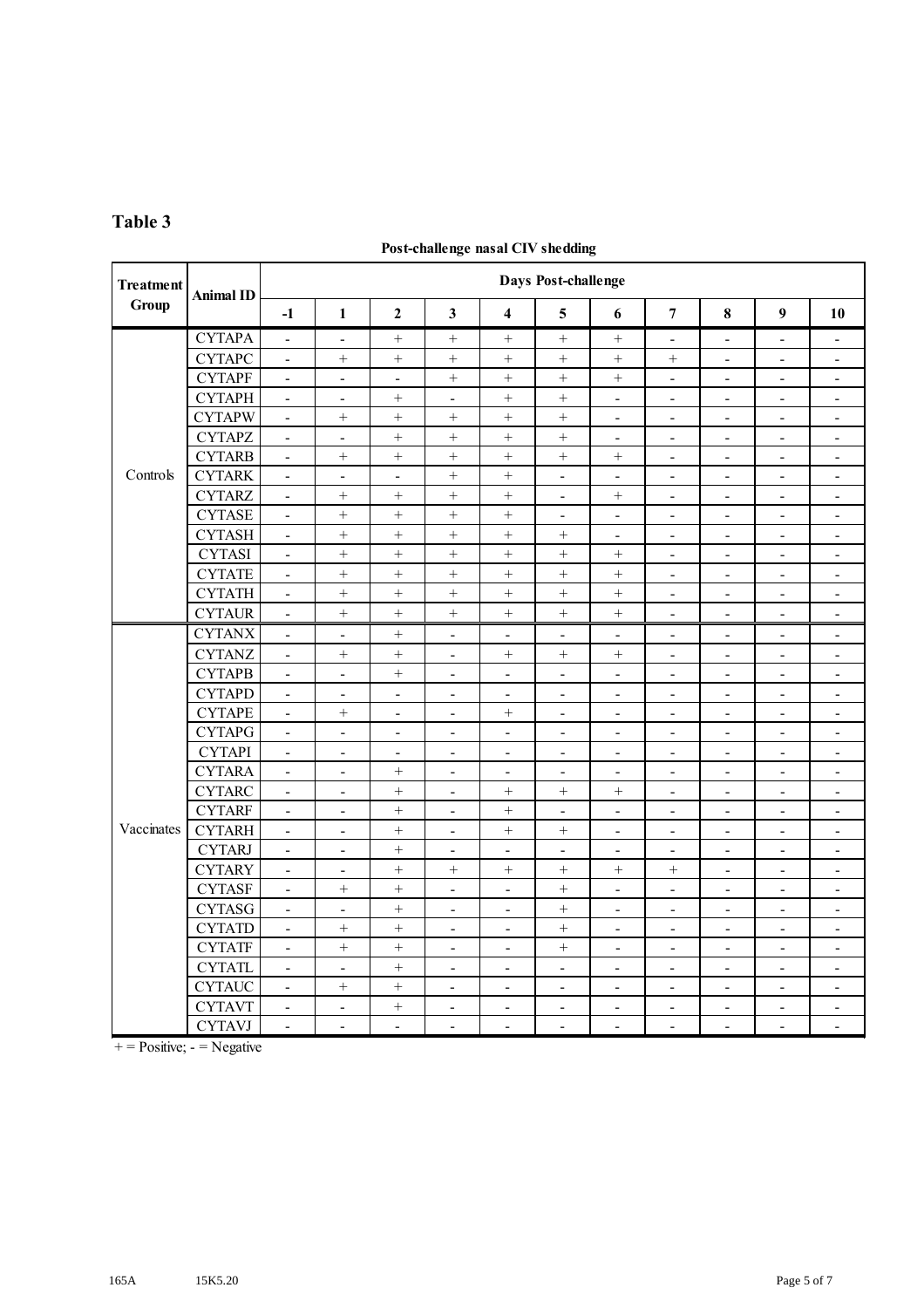### **Table 4**

### **Histopathology results**

| <b>Treatment</b><br>Group | <b>Animal ID</b> | <b>Histopathological Lesions</b>                                                                       |
|---------------------------|------------------|--------------------------------------------------------------------------------------------------------|
|                           | <b>CYTANY</b>    | Severe suppurative bronchointerstitial pneumonia with proliferative bronchiolitis (no tracheal tissue) |
|                           | <b>CYTARG</b>    | Mild focally extensive interstitial pneumonia. Lymph node: Mild hyperplasia                            |
|                           | <b>CYTARI</b>    | Mild focally extensive interstitial pneumonia                                                          |
|                           | <b>CYTAVL</b>    | Mild interstitial pneumonia with mild pulmonary hemorrhage and edema (no tracheal tissue)              |
|                           | <b>CYTAPA</b>    | Mild Focally extensive interstitial pneumonia. Trachea: No significant Lesion (NSL)                    |
|                           | <b>CYTAPC</b>    | Moderate suppurative bronchointerstitial pneumonia with proliferative bronchiolitis & mild tracheitis  |
|                           | <b>CYTAPF</b>    | Severe suppurative bronchointerstitial pneumonia with proliferative bronchiolitis & mild tracheitis    |
|                           | <b>CYTAPH</b>    | Mild to moderate focally extensive interstitial pneumonia with mild acute tracheitis                   |
|                           | <b>CYTAPW</b>    | Mild focally extensive interstitial pneumonia. Trachea: NSL                                            |
|                           | <b>CYTAPZ</b>    | Mild focally extensive interstitial pneumonia. Trachea: NSL                                            |
| Controls                  | <b>CYTARB</b>    | Mild focally extensive interstitial pneumonia. Trachea: NSL                                            |
|                           | <b>CYTARK</b>    | Mild focally extensive interstitial pneumonia. Trachea: NSL                                            |
|                           | <b>CYTARZ</b>    | Mild focally extensive interstitial pneumonia. Trachea: NSL                                            |
|                           | <b>CYTASE</b>    | Mild to moderate suppurative bronchointerstitial pneumonia with proliferative bronchiolitis.           |
|                           |                  | Trachea: NSL                                                                                           |
|                           | <b>CYTASH</b>    | Mild brochointerstitial pneumonia. Trachea: NSL                                                        |
|                           | <b>CYTASI</b>    | Mild to moderate suppurative bronchointerstitial pneumonia with proliferative bronchiolitis and mild   |
|                           |                  | tracheitis. Lymph node: Moderate hyperlasia                                                            |
|                           | <b>CYTATE</b>    | Severe suppurative bronchointerstitial pneumonia with proliferative bronchiolitis (no tracheal tissue) |
|                           | <b>CYTATH</b>    | Mild brochointerstitial pneumonia. Trachea: NSL                                                        |
|                           | <b>CYTAUR</b>    | Severe suppurative bronchointerstitial pneumonia with proliferative bronchiolitis. Trachea: NSL        |
|                           | <b>CYTANX</b>    | Mild to moderate focally interstitial pneumonia. Trachea: NSL                                          |
|                           | <b>CYTANZ</b>    | Mild to moderate focally extensive interstitial pneumonia with mild acute tracheitis                   |
|                           | <b>CYTAPB</b>    | Mild focally extensive interstitial pneumonia. Trachea: NSL                                            |
|                           | <b>CYTAPD</b>    | Mild focally extensive interstitial pneumonia. Trachea: NSL                                            |
|                           | <b>CYTAPE</b>    | Mild focally extensive interstitial pneumonia. Trachea: NSL                                            |
|                           | <b>CYTAPG</b>    | Mild focally extensive interstitial pneumonia. Trachea: NSL                                            |
|                           | <b>CYTAPI</b>    | Mild focally extensive interstitial pneumonia. Trachea: NSL                                            |
|                           | <b>CYTARA</b>    | Mild focally extensive interstitial pneumonia. Trachea: NSL                                            |
|                           | <b>CYTARC</b>    | Mild focally extensive interstitial pneumonia. Trachea: NSL                                            |
|                           | <b>CYTARF</b>    | Mild focally extensive interstitial pneumonia. Trachea: NSL                                            |
| Vaccinates                | <b>CYTARH</b>    | Mild brochointerstitial pneumonia. Trachea: NSL                                                        |
|                           | <b>CYTARJ</b>    | Mild focally extensive interstitial pneumonia. Trachea: NSL                                            |
|                           | <b>CYTARY</b>    | Mild focally extensive interstitial pneumonia. Trachea: NSL                                            |
|                           | <b>CYTASF</b>    | Mild focally extensive interstitial pneumonia. Trachea: NSL                                            |
|                           | <b>CYTASG</b>    | Mild focally extensive interstitial pneumonia. Trachea: NSL                                            |
|                           | <b>CYTATD</b>    | Mild focally extensive interstitial pneumonia. Trachea: NSL                                            |
|                           | <b>CYTATF</b>    | Mild brochointerstitial pneumonia. Trachea: NSL                                                        |
|                           | <b>CYTATL</b>    | Mild Focally extensive interstitial pneumonia. Trachea: NSL                                            |
|                           | <b>CYTAUC</b>    | Mild to moderate focally interstitial pneumonia. Trachea: NSL                                          |
|                           | <b>CYTAVT</b>    | Mild to moderate focally extensive interstitial pneumonia with mild acute tracheitis                   |
|                           | <b>CYTAVJ</b>    | Mild focally extensive interstitial pneumonia. Trachea: NSL                                            |

Dog was considered affected if classified with moderate or severe pneumonia.